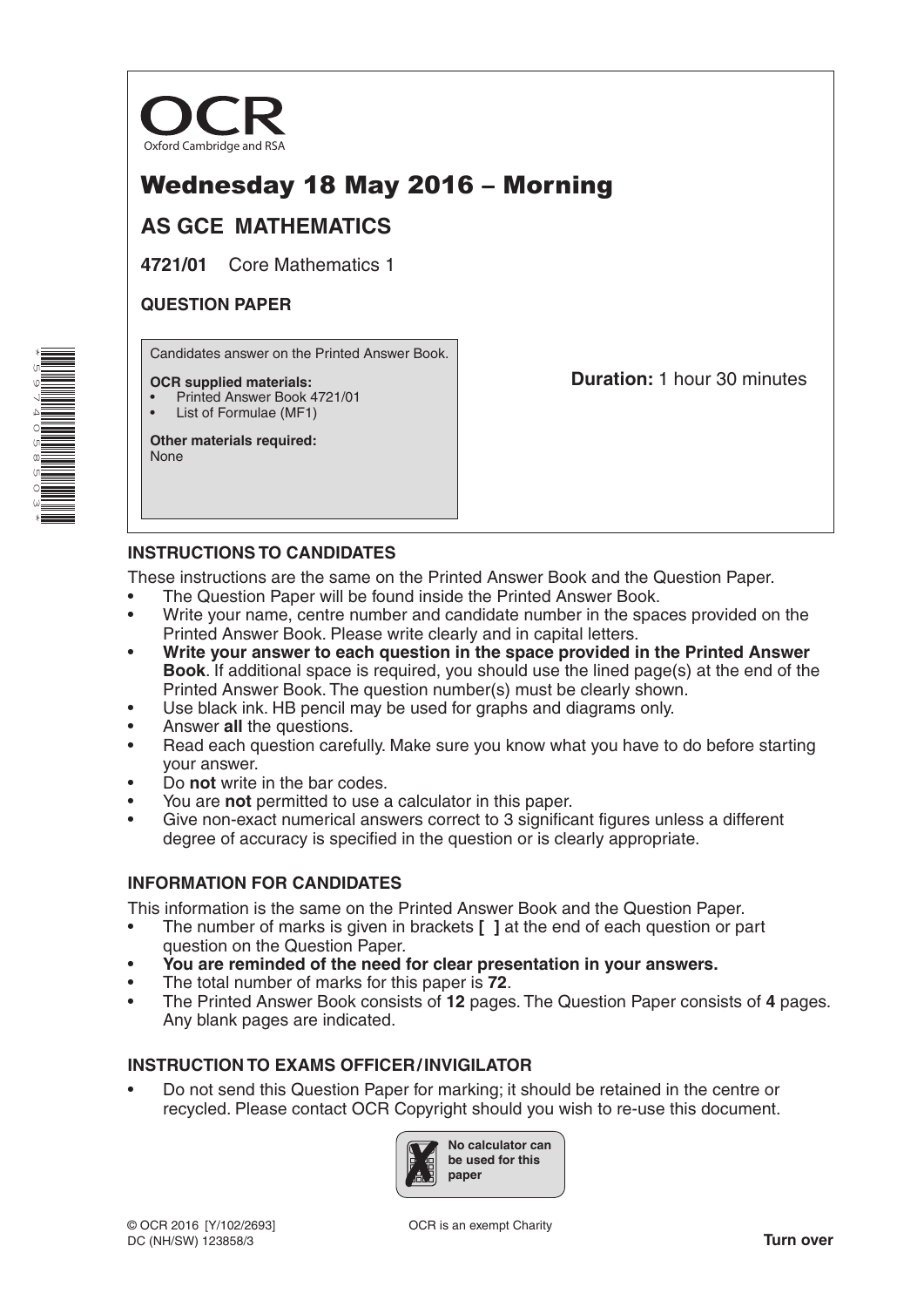#### Answer **all** the questions.

1 (i) Simplify 
$$
(2x-3)^2 - 2(3-x)^2
$$
. [2]

(ii) Find the coefficient of  $x^3$  in the expansion of  $(3x^2 - 3x + 4)(5 - 2x - x^3)$ . [2]

2 Express 
$$
\frac{3+\sqrt{20}}{3+\sqrt{5}}
$$
 in the form  $a+b\sqrt{5}$ . [4]

**3** Solve the simultaneous equations

$$
x^2 + y^2 = 34, \t 3x - y + 4 = 0.
$$
 [5]

- **4** Solve the equation  $2y^{\frac{1}{2}} 7y^{\frac{1}{4}} + 3 = 0$ . [5]
- **5** Express the following in the form  $2^p$ .

(i) 
$$
(2^5 \div 2^7)^3
$$
 [2]

(ii) 
$$
5 \times 4^{\frac{2}{3}} + 3 \times 16^{\frac{1}{3}}
$$
 [3]

- **6** (i) Express  $4 + 12x 2x^2$  in the form  $a(x+b)^2 + c$ . [4]
- (ii) State the coordinates of the maximum point of the curve  $y = 4 + 12x 2x^2$ . [2]

# **7** (i) Sketch the curve  $y = x^2(3-x)$  stating the coordinates of points of intersection with the axes. [3]

- (ii) The curve  $y = x^2(3-x)$  is translated by 2 units in the positive direction parallel to the *x*-axis. State the equation of the curve after it has been translated. **[2]**
- (iii) Describe fully a transformation that transforms the curve  $y = x^2(3-x)$  to  $y = \frac{1}{2}x^2(3-x)$ . [2]
- **8** A curve has equation  $y = 2x^2$ . The points *A* and *B* lie on the curve and have *x*-coordinates 5 and  $5 + h$ respectively, where  $h > 0$ .
	- **(i)** Show that the gradient of the line  $AB$  is  $20 + 2h$ . **[3]**
	- **(ii)** Explain how the answer to part **(i)** relates to the gradient of the curve at *A*. [1]
	- **(iii)** The normal to the curve at *A* meets the *y*-axis at the point *C*. Find the *y*-coordinate of *C*.  $[3]$
- **9** Find the set of values of *k* for which the equation  $x^2 + 2x + 11 = k(2x 1)$  has two distinct real roots. [7]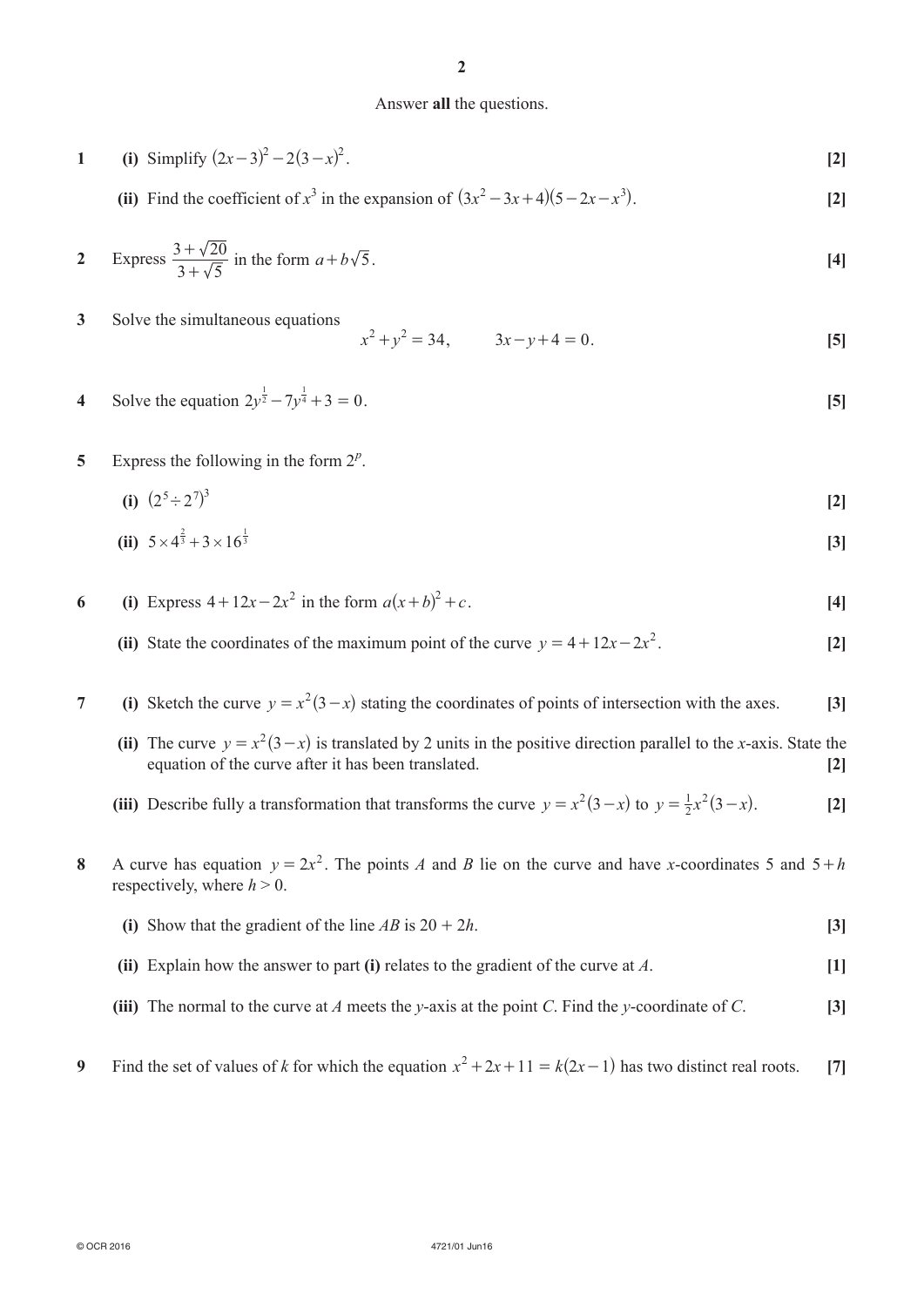

**3**

The diagram shows the circle with equation  $x^2 + y^2 - 8x - 6y - 20 = 0$ .

**(i)** Find the centre and radius of the circle. **[3]** 

The circle crosses the positive *x*-axis at the point *A*.

- *(ii)* Find the equation of the tangent to the circle at *A*. **[6]**
- **(iii)** A second tangent to the circle is parallel to the tangent at *A*. Find the equation of this second tangent.
- $(iv)$  Another circle has centre at the origin *O* and radius *r*. This circle lies wholly inside the first circle. Find the set of possible values of *r*. **[2]**
- **11** The curve  $y = 4x^2 + \frac{a}{x} + 5$  has a stationary point. Find the value of the positive constant *a* given that the *y*-coordinate of the stationary point is 32. **[8]**

### **END OF QUESTION PAPER**

**[3]**